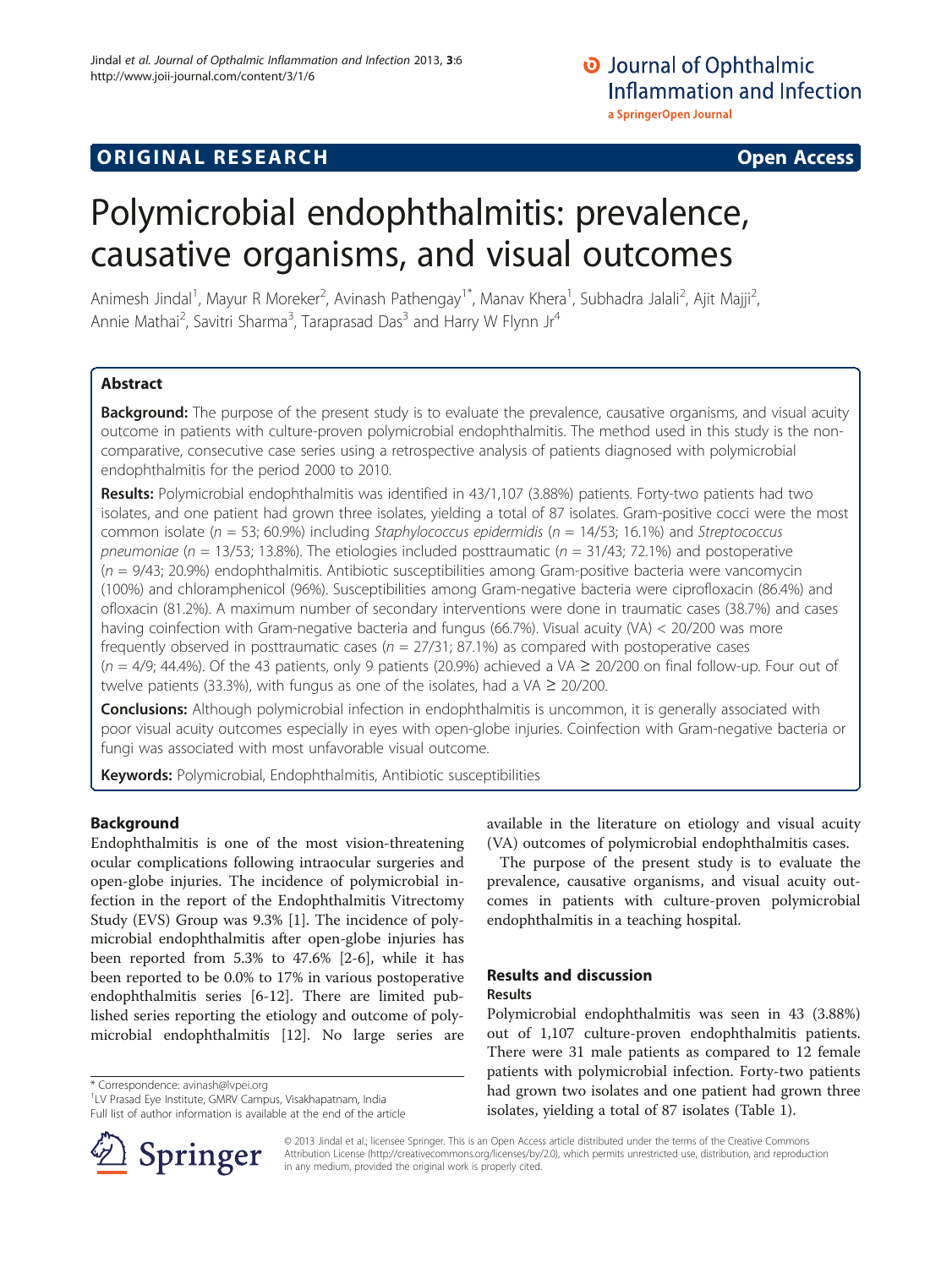| SR number      | Age/gender | Setting                     | Visual acuity (presenting) | <b>Primary intervention</b>   | Secondary intervention (Y/N) | Visual acuity (final) | Organisms                                                |
|----------------|------------|-----------------------------|----------------------------|-------------------------------|------------------------------|-----------------------|----------------------------------------------------------|
|                | 7 years/F  | Trauma                      | PR inacc                   | $PPV + IOAB$                  | N                            | No PL                 | Staphylococcus epidermidis,<br>Streptococcus pneumoniae  |
| $\overline{2}$ | 5 years/M  | Trauma                      | PR inacc                   | $STR + PPV + IOAB$            | $\mathbb N$                  | $CF2$ m               | Alpha hemolytic Streptococcus,<br>Haemophilus influenzae |
| 3              | 60 years/M | Cataract surgery            | 20/200                     | Vit $Bx + IOAB$               | N                            | 20/400                | Bacillus, Corynebacterium                                |
| $\overline{4}$ | 6 years/F  | Trauma                      | PR inacc                   | $STR + PPV + IOAB$            | N                            | No PL                 | Alpha hemolytic Streptococcus,<br>Acromonas              |
| 5              | 8 years/F  | Trauma                      | PR inacc                   | $STR + PPV + IOAB$            | $\mathbb N$                  | No PL                 | Bacillus, S. pneumoniae                                  |
| 6              | 35 years/F | Trauma                      | PR inacc                   | IOFB removal + PPV + IOAB     | N                            | CF 1/2 m              | Aspergillus sp., Bacillus                                |
| 7              | 45 years/M | Trauma                      | PR inacc                   | $STR + PPV + IOAB$            | N                            | No PL                 | S. epidermidis, Bacillus                                 |
| 8              | 15 years/M | Trauma                      | PR acc                     | IOFB removal $+$ PPV $+$ IOAB | N                            | 20/60                 | Alpha hemolytic Streptococcus,<br>Clostridium            |
| 9              | 64 years/M | Penetrating<br>keratoplasty | 20/1200                    | Vit $Bx + IOAB$               | $\mathbb N$                  | 20/160                | S. epidermidis, S. pneumoniae                            |
| 10             | 36 years/M | Trabeculectomy              | PR inacc                   | $PPV + IOAB$                  | N                            | 20/40                 | S. pneumoniae, Fusarium                                  |
| 11             | 73 years/M | Cataract surgery            | PR acc                     | $PPV + IOAB$                  | N                            | PR inacc              | S. epidermidis, Aspergillus                              |
| 12             | 8 years/M  | Trauma                      | PR inacc                   | IOFB removal $+$ PPV $+$ IOAB | N                            | No PL                 | S. epidermidis, Alpha hemolytic<br>Streptococcus         |
| 13             | 39 years/F | Trauma                      | PR inacc                   | $STR + PPV + IOAB$            | $\mathbb N$                  | PR inacc              | Chrysomonads, Fusarium                                   |
| 14             | 23 years/M | Trauma                      | PR acc                     | $PPV + IOAB$                  | $\mathbb N$                  | 20/400                | S. epidermidis, Aspergillus                              |
| 15             | 4 years/M  | Trauma                      | PR inacc                   | $STR + PPV + IOAB$            | $\mathbb N$                  | PR acc                | S. epidermidis, Aspergillus                              |
| 16             | 16 years/M | Trauma                      | PR inacc                   | IOFB removal + PPV + IOAB     | $\mathbb N$                  | PR inacc              | S. epidermidis, S. pneumoniae                            |
| 17             | 71 years/M | Trabeculectomy              | PR acc                     | $STR + PPV + IOAB$            | N                            | 20/50                 | Moraxella, S. epidermidis                                |
| 18             | 45 years/M | Cataract surgery            | 20/25                      | Vit $Bx + IOAB$               | N                            | 20/25                 | S. epidermidis, Aspergillus                              |
| 19             | 18 years/M | Trauma                      | PR acc                     | $PPV + IOAB$                  | N                            | 20/1200               | S. epidermidis, Aspergillus                              |
| 20             | 38 years/M | Trauma                      | PR acc                     | $PPV + IOAB$                  | $\mathbb N$                  | 20/40                 | S. epidermidis, Clostridium                              |
| 21             | 60 years/M | Cataract surgery            | PR acc                     | $PPV + IOAB$                  | $\mathbb N$                  | PR inacc              | Corynebacterium, Aspergillus                             |
| 22             | 38 years/M | Trauma                      | PR acc                     | $STR + PPV + IOAB$            | Y                            | PR acc                | Bacillus, Alpha hemolytic<br>Streptococcus               |
| 23             | 14 years/M | Endogenous                  | Pr acc                     | $PPL + PPV + IOAB$            | N                            | No PL                 | S. pneumoniae, S. aureus                                 |
| 24             | 4 years/F  | Trauma                      | PR acc                     | $PPV + IOAB$                  | $\mathbb N$                  | No PL                 | S. pneumoniae, H. influenzae                             |
| 25             | 50 years/M | Trauma                      | PR inacc                   | $ECCE + PPV + IOAB$           | Y                            | No PL                 | S. pneumoniae, Pseudomonas                               |
| 26             | 57 years/M | Penetrating<br>keratoplasty | PR acc                     | $PPV + IOAB$                  | Ν                            | $CF-1/2m$             | S. pneumoniae, H. influenzae                             |
| 27             | 7 years/F  | Trauma                      | PR acc                     | $STR + PPV + IOAB$            | Y                            | No PL                 | S. pneumoniae, E. coli                                   |

<span id="page-1-0"></span>Table 1 Clinical profile of patients with polymicrobial endophthalmitis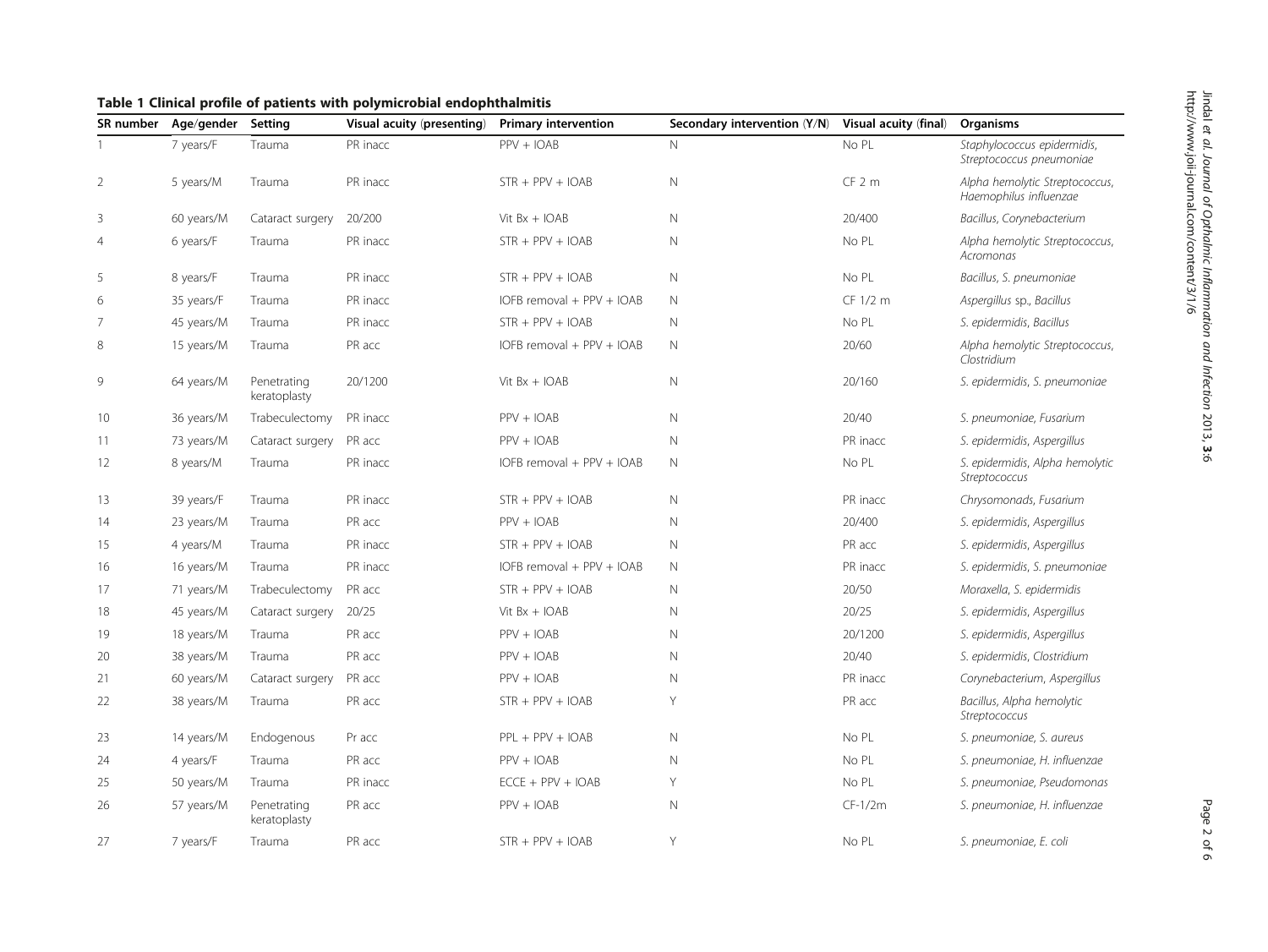|  |  |  |  |  |  | Table 1 Clinical profile of patients with polymicrobial endophthalmitis (Continued) |  |
|--|--|--|--|--|--|-------------------------------------------------------------------------------------|--|
|--|--|--|--|--|--|-------------------------------------------------------------------------------------|--|

| S. pneumoniae, Neisseria                       |
|------------------------------------------------|
|                                                |
| S. pneumoniae, Pseudomonas                     |
| S. pneumoniae, H. influenzae                   |
| Bacillus, Enterococcus, Pantoea                |
| Enterococcus, Stenotrophomonas                 |
| Paenibacillus thiaminolyticus,<br>Enterobacter |
| S. pneumoniae, Pseudomonas                     |
| Streptococci, Fusarium                         |
| Pseudomonas, Aspergillus                       |
| S. epidermidis, Corynebacterium                |
| Streptococcus mitis, Fusarium                  |
| Streptococci, Pseudomonas                      |
| S. epidermidis, E. coli                        |
| Pseudomonas, S pneumonia                       |
| Streptococci, Pseudomonas                      |
| Corynebacterium, Aspergillus                   |
|                                                |

PR acc, projection of rays accurate; PR inacc, projection of rays inaccurate; HM+, hand motion close to face present; PL, perception of light; PPL, pars plana lensectomy; PPV, pars plana vitrectomy; Vit Bx, vitreous biopsy IOAB, intraocular antibiotics; IOFB, intraocular foreign body; CTR, corneal tear repair; STR, scleral tear repair; Ampho B, intravitreal amphotericin B.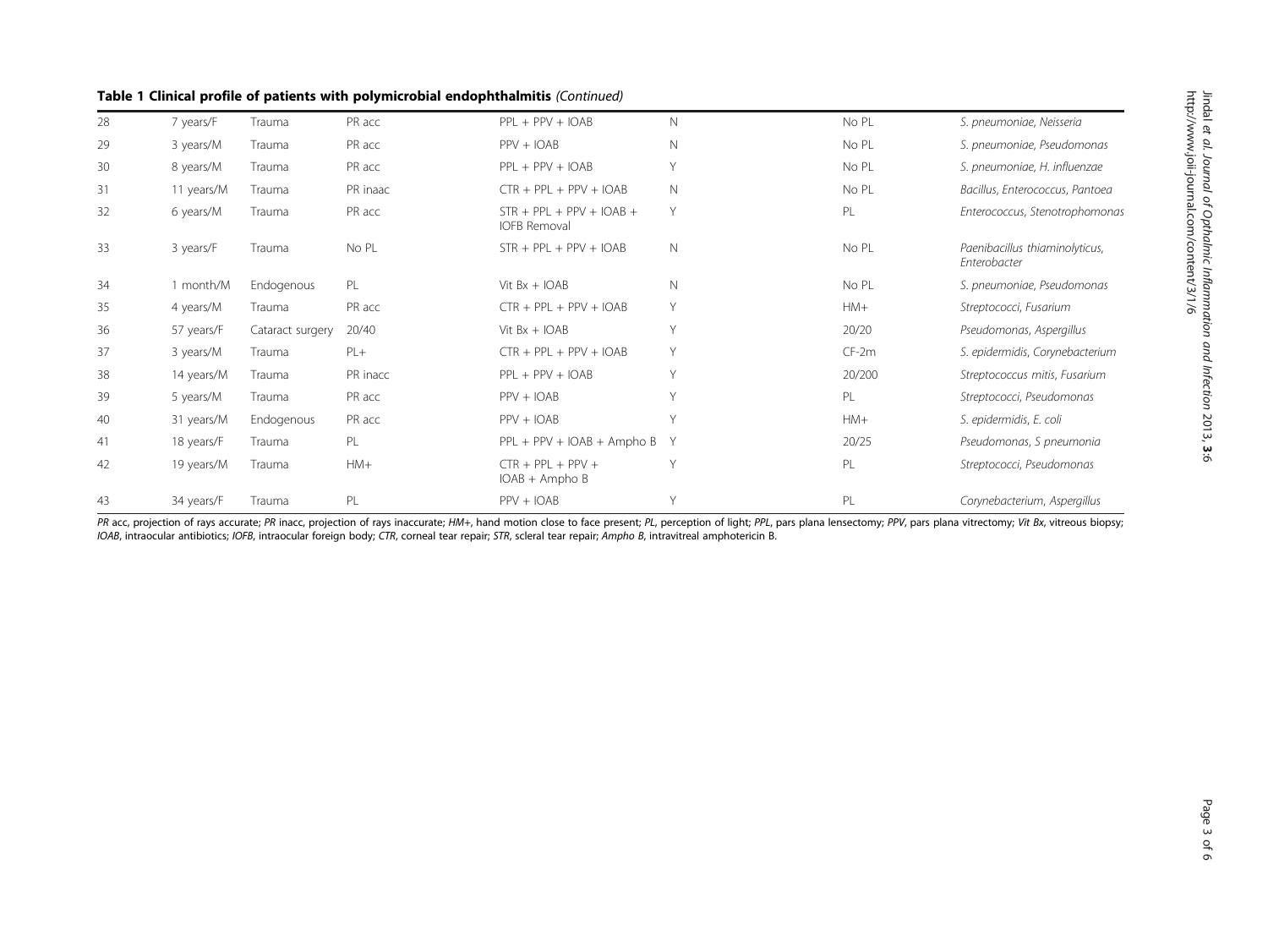### Clinical presentation

Overall, the presenting visual acuity was light perception in 38 patients and was greater than or equal to hand motion in 5 patients. Thirty-eight patients underwent core vitrectomy, and five patients underwent vitreous biopsy as the first intervention. In all the patients, the organisms were isolated and identified from the first vitreous sample, collected during the first procedure (vitreous biopsy/vitrectomy). Grampositive organisms were the most common isolates ( $n = 53$ ; 60.9%), followed by Gram-negative organisms ( $n = 22$ ; 25.3%) and fungi ( $n = 12$ ; 13.8%). Staphylococcus epidermidis  $(n = 14; 16.1%)$  and Streptococcus pneumoniae  $(n = 13;$ 14.9%) were the most common organisms. The endophthalmitis categories were open-globe injury (31/43; 72.1%), postoperative endophthalmitis (9/43; 20.9%), and endogenous endophthalmitis (3/43; 6.9%) (Table 2).

## Antibiotic susceptibilities

Gram-positive bacteria were most sensitive to vancomycin (100%) and chloramphenicol (96%). Gramnegative bacteria were most sensitive to ciprofloxacin (86.4%) and ofloxacin (81.2%) (Table [3](#page-4-0)).

#### Secondary intervention

Twelve out of 31 patients (38.7%) having endophthalmitis following open-globe injury had secondary intervention as compared to postoperative (1/9; 11.1%) and endogenous (1/3; 33.3%) endophthalmitis. The number of patients requiring additional procedures was maximum for combination of Gram-negative and fungus (66.7%) followed by Gram-positive and Gram-negative combination (42.1%) (Tables 2 and [4\)](#page-4-0).

# Visual outcomes

An unfavorable visual outcome (VA < 20/200) resulted in 27 out of 31 patients (87.1%) having posttraumatic endophthalmitis and four out of nine (44.4%) patients having postoperative endophthalmitis. Combination of Gram-positive and Gram-negative organisms had the worst visual prognosis with only 10.5% patients having final VA  $\geq$  20/200. Out of the 43 patients, only 9 (20.9%) patients had a best corrected VA  $\geq$  20/200 at final follow-up. Eight out of 12 patients (66.67%) having fungi as one of the infecting organisms had a VA < 20/200 at final follow-up visit.

# **Discussion**

Polymicrobial eye infections present a challenge not only in identifying two or more microorganisms, but also in instituting appropriate antimicrobial therapy. In the current study and in large series, polymicrobial infections seem to occur more frequently in open-globe injuries, underscoring the non-sterile conditions under which ocular trauma occurs. Polymicrobial infections have been reported following advanced keratitis, infected scleral buckles, and dacryocystitis [[13](#page-5-0)-[15\]](#page-5-0). In a retrospective study from North India, Gupta et al. reported polymicrobial endophthalmitis in 8 eyes out of 47 culture-positive postoperative endophthalmitis eyes (17%) [[11\]](#page-5-0). Pijl et al. from Netherlands found polymicrobial infection in 4 out of 166 culture-positive cases (2.4%) of postoperative endophthalmitis [\[12](#page-5-0)]. Anand et al., in a series of 170 culture-proven postoperative endophthalmitis, reported 3 cases (1.8%) of polymicrobial endophthalmitis [\[16\]](#page-5-0). Vedantham et al., reported 3 (7.7%) polymicrobial endophthalmitis cases in a series of 39 posttraumatic patients [[17](#page-5-0)]. In the author's previous published report for the period 1991 to 1997, polymicrobial infections were identified in 12.5% (14 of 112) culture-positive postoperative cases, while it was present in 20.4% (23 of 113) culture-positive posttraumatic cases, with three trimicrobial cases [\[2,9\]](#page-5-0). In the current series from 2000 to 2010, less prevalence of polymicrobial infection (3.88%) was observed compared with the earlier report. The cause for this decrease in prevalence of polymicrobial infection is uncertain.

Gram-positive bacteria (S. epidermidis and S. pneumoniae) are the most common isolates from polymicrobial endophthalmitis in the current series, contrasting with the previous series where Gram-negative bacteria and fungus were most common isolates.

Considering the very short half-life of fluoroquinolones but good penetration in vitreous cavity, this class of antibiotics can be considered for per-oral therapy, and vancomycin can be considered for intravitreal injections. Repeat intravitreal antibiotics if needed should be based on culture sensitivity report.

Patients with posttraumatic endophthalmitis had poorer visual outcomes when compared with postoperative endophthalmitis, which is consistent with our previous series and previous reported literature [\[2,7-9](#page-5-0)]. Five out of nine postoperative patients (55.5%) having

Table 2 Comparison of secondary interventions and visual outcome among different etiologies of polymicrobial endophthalmitis

|                                              | Trauma     | Postoperative | <b>Endogenous</b> |
|----------------------------------------------|------------|---------------|-------------------|
| Number of patients                           |            |               |                   |
| Undergoing secondary intervention            | 12 (38.7%) | $1(11.1\%)$   | $(33.3\%)$        |
| Unfavorable visual outcome ( $VA < 20/200$ ) | 27 (87.1%) | $4(44.4\%)$   | 3 (100%)          |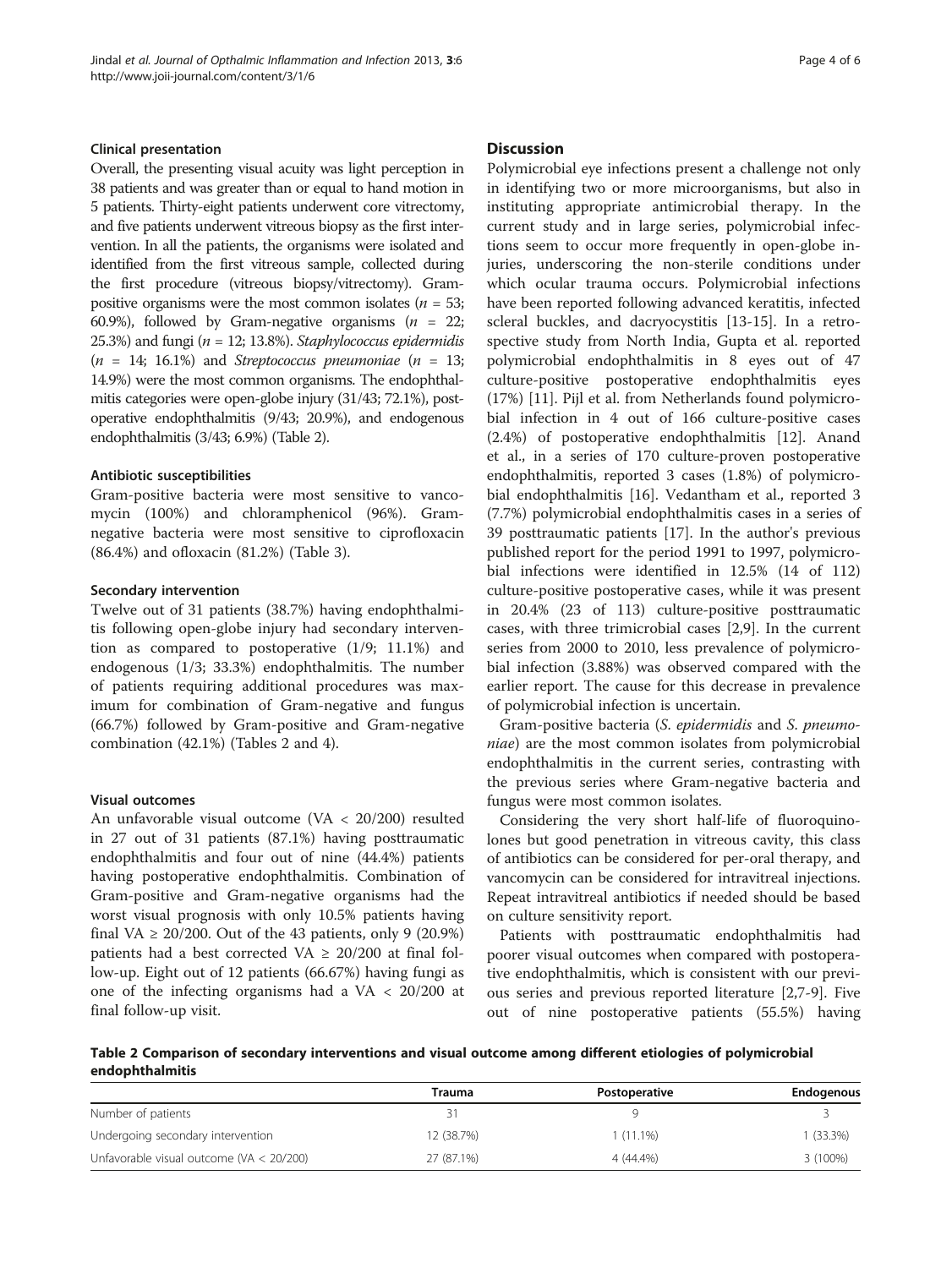| Antibiotic      | Sensitivity of gram-positive bacteria (%) | Sensitivity of gram-negative bacteria (%) |  |
|-----------------|-------------------------------------------|-------------------------------------------|--|
| Amikacin        | 57.1                                      | 61.9                                      |  |
| Cefazolin       | 81.1                                      | 33.3                                      |  |
| Ceftazidime     | 61.1                                      | 63.1                                      |  |
| Ciprofloxacin   | 82.7                                      | 86.4                                      |  |
| Chloramphenicol | 96                                        | 72.7                                      |  |
| Gentamycin      | 74                                        | 63.6                                      |  |
| Gatifloxacin    | 82.6                                      | 80                                        |  |
| Ofloxacin       | 67.7                                      | 81.2                                      |  |
| Vancomycin      | 100                                       | 45.4                                      |  |
| Moxifloxacin    | 88.2                                      | 70                                        |  |

<span id="page-4-0"></span>Table 3 Antibiotic susceptibility of isolates in polymicrobial endophthalmitis

polymicrobial infection had favorable visual outcome as compared with only 4 patients out of 31 (12.9%) having posttraumatic endophthalmitis. The number of patients undergoing additional procedure was also more for posttraumatic cause (38.7%) as compared with postoperative cause (11.1%). We had three patients with endogenous source of infection who had polymicrobial infection, and all three had unfavorable visual outcome.

Although prevalence of fungus in our series has decreased, given the unsterile conditions under which traumatic endophthalmitis occurs and high probability of fungal contamination, intravitreal antifungal agents should be considered along with antibiotics, but decision should be individualized based on history and clinical examination. Limitations of the current study include the retrospective nature and lack of a definitive prospective treatment protocol.

# Conclusions

Polymicrobial infections in endophthalmitis are uncommon and are often associated with trauma. Coinfection with Gram-negative bacteria or fungi may be associated with the most unfavorable visual acuity outcomes.

# Methods

Approval was obtained from the local Institutional Review Board. All the patients who were diagnosed with endophthalmitis during the period 2000 to 2010 were analyzed. From the endophthalmitis database, information was obtained regarding the cause of endophthalmitis, microbiological work up including the vitreous isolates and their antibiotic susceptibilities, and the clinical outcomes. All patients with more than one isolate during microbiological workup were enrolled in the study.

The EVS recommendations were generally followed in postoperative endophthalmitis eyes. In endophthalmitis following open-globe injuries, three-port pars plana vitrectomy was performed in all eyes along with additional procedure if required (suturing scleral laceration, IOFB removal, endolaser, or silicone oil injection). Undiluted vitreous samples were sent immediately for microbiology evaluation. All eyes received intravitreal vancomycin (1.0 mg in 0.1 ml) and either amikacin (0.4 mg in 0.1 ml) or ceftazidime (2.25 mg in 0.1 ml) and additional intravitreal dexamethasone (0.4 mg in 0.1 ml) in postoperative cases. Intravitreal amphotericin B (5 μg in 0.1 ml) was administered on clinical suspicion based on surgeon's treatment preference. Additional procedures were recorded when intravitreal antimicrobials or pars plana vitrectomy/ vitreous lavage were repeated. Treatment and management decisions on secondary interventions were made by the individual treating physician without a predefined study protocol. Bacterial isolates were identified using Analytical Profile Index (API, bioMeriux, Marcy-l'Etoile, France). The antibiotic sensitivity was checked by Kirby Bauer disc diffusion method. Isolation of two or more different organisms from vitreous was considered to be a polymicrobial infection. The best-corrected visual acuity of less than 20/200 at final follow-up was defined as unfavorable visual outcome.

Table 4 Comparison of secondary interventions and visual outcome among different microbes in polymicrobial endophthalmitis

|                                              | Gram-positive and gram-<br>negative combination | Gram-positive and gram-<br>negative combination | Gram-positive and<br>fungus combination | Gram negative and<br>fungus combination |
|----------------------------------------------|-------------------------------------------------|-------------------------------------------------|-----------------------------------------|-----------------------------------------|
| No. of patients                              |                                                 |                                                 |                                         |                                         |
| Undergoing secondary intervention            | 2(16.7%)                                        | 8 (42.1%)                                       | $2(22.2\%)$                             | 2 (66.7%)                               |
| Unfavorable visual outcome ( $VA < 20/200$ ) | 9(75%)                                          | 17 (89.5%)                                      | 6(66.7%)                                | 2(66.7%)                                |